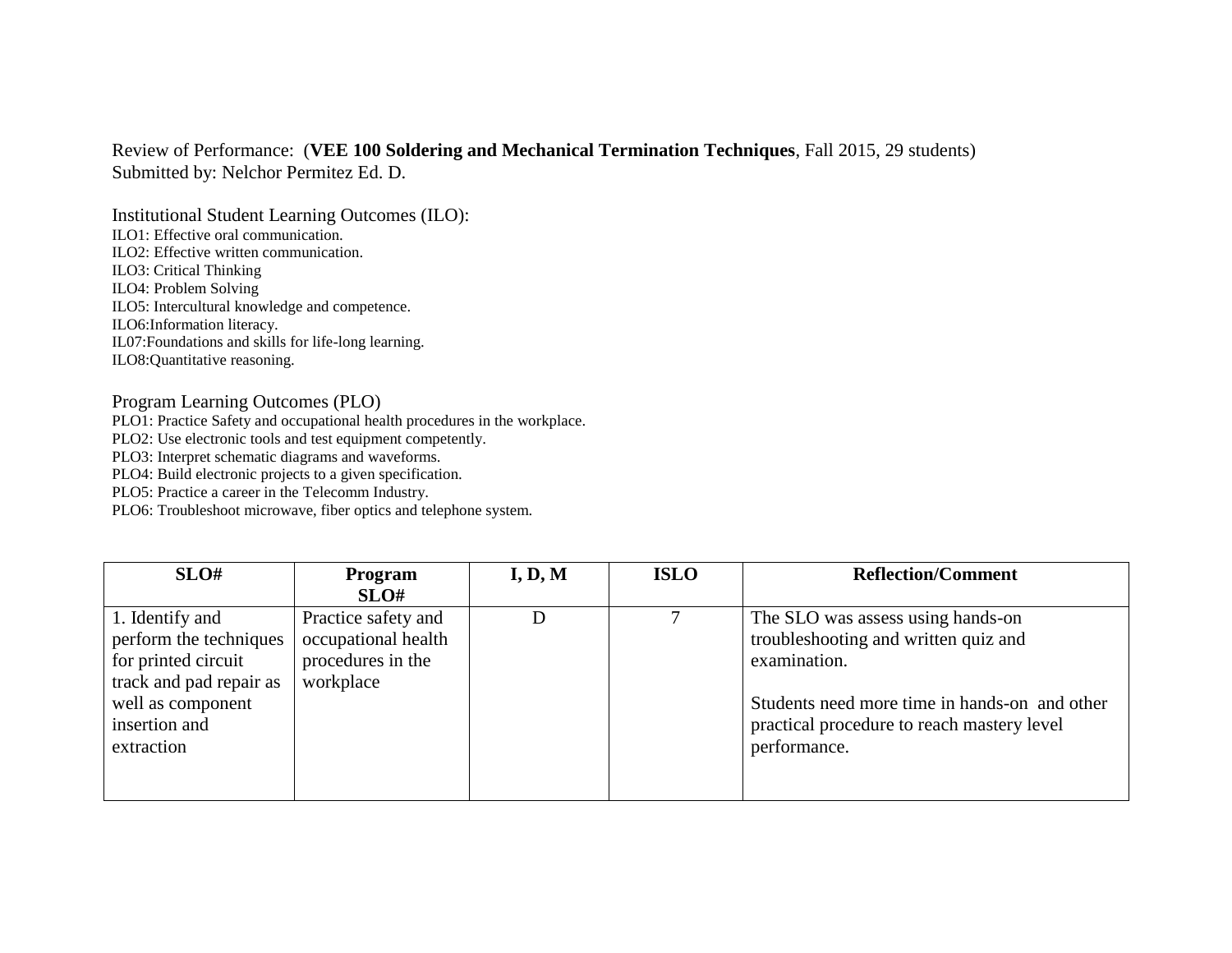|                          |                      |   |                | Letter Grade                                  | Number of student |  |
|--------------------------|----------------------|---|----------------|-----------------------------------------------|-------------------|--|
|                          |                      |   |                | A                                             | 3                 |  |
|                          |                      |   |                | $\bf{B}$                                      | 12                |  |
|                          |                      |   |                | $\overline{C}$                                | 14                |  |
|                          |                      |   |                | ${\bf F}$                                     | $\boldsymbol{0}$  |  |
|                          |                      |   |                |                                               |                   |  |
| 2.<br>Select the correct | Use electronics tool | D | $\overline{7}$ | The SLO was assess using hands-on             |                   |  |
| connection type and      | and test equipment   |   |                | troubleshooting and written quiz and          |                   |  |
| create reliable solder   | competently          |   |                | examination.                                  |                   |  |
| joints using basic hand  |                      |   |                |                                               |                   |  |
| soldering techniques     |                      |   |                | Students need more time in hands-on and other |                   |  |
|                          |                      |   |                | practical procedure to reach mastery level    |                   |  |
|                          |                      |   |                | performance.                                  |                   |  |
|                          |                      |   |                |                                               |                   |  |
|                          |                      |   |                | Letter Grade                                  | Number of student |  |
|                          |                      |   |                | A                                             | 4                 |  |
|                          |                      |   |                | B                                             | 10                |  |
|                          |                      |   |                | $\mathsf{C}$                                  | 14                |  |
|                          |                      |   |                | D                                             | 1                 |  |
| 3. Demonstrate the       | Use electronics tool | M | $\overline{7}$ |                                               |                   |  |
| correct method of        | and test equipment   |   |                | The SLO was assess using hands-on             |                   |  |
| terminating basic        | competently          |   |                | troubleshooting and written quiz and          |                   |  |
| connector.               |                      |   |                | examination.                                  |                   |  |
|                          |                      |   |                |                                               |                   |  |
|                          |                      |   |                | Students need more time in hands-on and other |                   |  |
|                          |                      |   |                | practical procedure.                          |                   |  |
|                          |                      |   |                |                                               |                   |  |
|                          |                      |   |                |                                               |                   |  |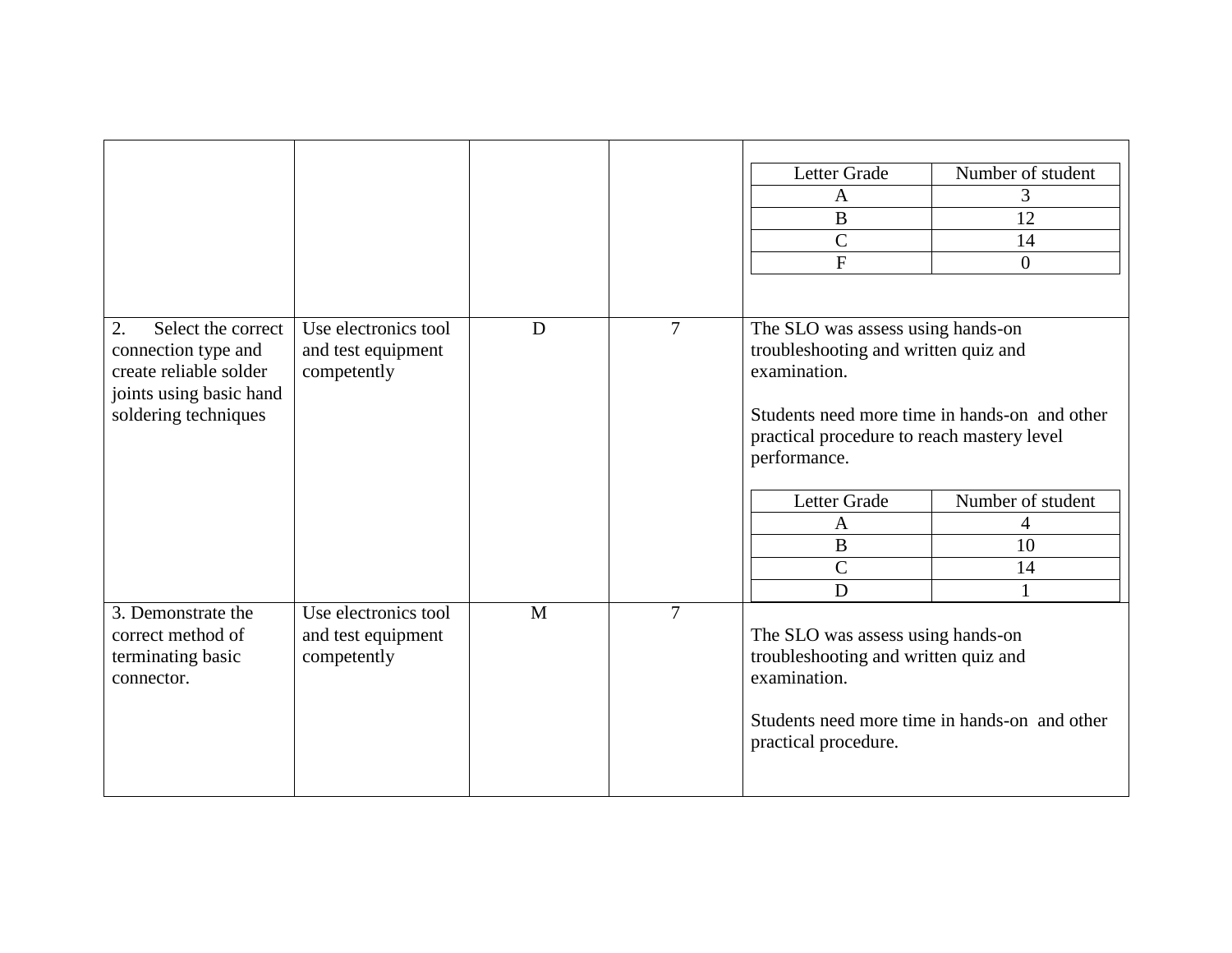|                                                                                                                  |                                                           |              |                | Letter Grade<br>$\mathbf{A}$<br>$\bf{B}$<br>$\mathcal{C}$<br>$\mathbf{F}$                                                                                                                                                                                                                                                                       | Number of student<br>3<br>11<br>11<br>$\overline{4}$ |
|------------------------------------------------------------------------------------------------------------------|-----------------------------------------------------------|--------------|----------------|-------------------------------------------------------------------------------------------------------------------------------------------------------------------------------------------------------------------------------------------------------------------------------------------------------------------------------------------------|------------------------------------------------------|
| Describe<br>$\overline{4}$ .<br>characteristics of and<br>procedures for<br>making good wire<br>wrap connection. | Use electronics tool<br>and test equipment<br>competently | $\mathbf{M}$ | $\overline{7}$ | The SLO was assess using hands-on<br>troubleshooting and written quiz and<br>examination.<br>Students need more time in hands-on and other<br>practical procedure to reach mastery level<br>performance.<br>Letter Grade<br>Number of student<br>3<br>A<br>$\bf{B}$<br>11<br>$\overline{C}$<br>10<br>D<br>$\overline{2}$<br>$\overline{F}$<br>3 |                                                      |
| 5. Test basic wiring<br>and connector.                                                                           | Use electronics tool<br>and test equipment<br>competently | M            | $\overline{7}$ | The SLO was assess using hands-on<br>troubleshooting and written quiz and<br>examination.                                                                                                                                                                                                                                                       |                                                      |